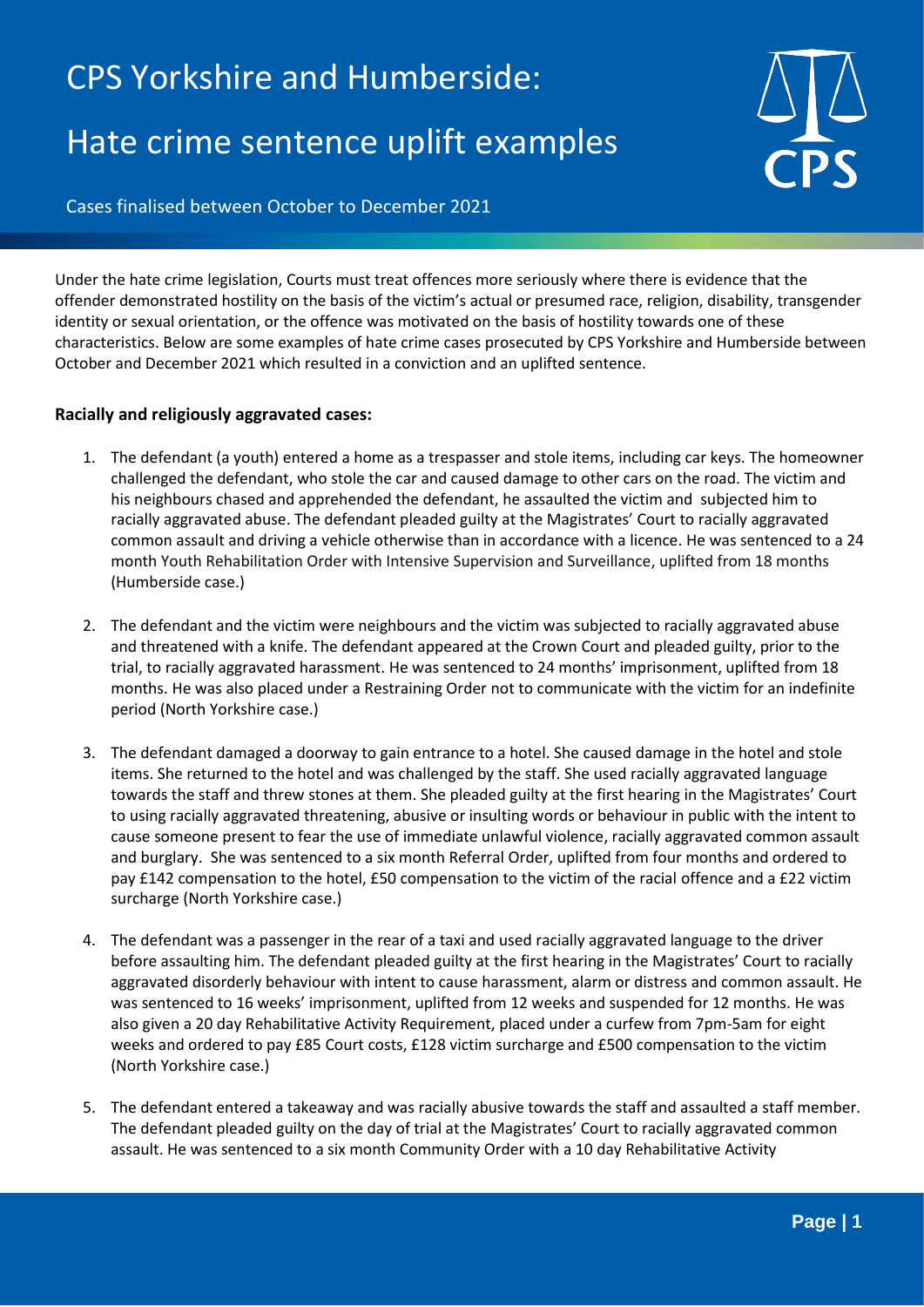Requirement, uplifted from a four month order with an eight day Rehabilitative Activity Requirement. He was also ordered to pay £100 costs and £200 compensation to the victim (South Yorkshire case.)

- 6. The victim brushed past a male on a mobility scooter and as a result he shouted racially offensive language towards her and her daughter. The defendant pleaded guilty at the first hearing in the Magistrates' Court to racially aggravated disorderly behaviour with intent to cause harassment, alarm or distress. He was sentenced to a Community Order with a curfew from 8.30pm-6am, uplifted from a fine. He was also ordered to pay £150 compensation to each of the victims (South Yorkshire case.)
- 7. The defendant approached a store and was racially abusive to one of the security guards on the door. He charged towards them and spat at the guards. A tussle ensued and an off duty officer stopped to help restrain the defendant. When he was at the police station, he used homophobic abuse towards one of the officers and kicked another officer. He pleaded guilty at the Magistrates' Court to two charges of using racially aggravated threatening, abusive or insulting words or behaviour in public with the intent to cause someone present to fear the use of immediate unlawful violence and assaulting an emergency worker. He was sentenced to 16 weeks' imprisonment, uplifted from 12 weeks for the racial offence and a concurrent sentence of 16 weeks' imprisonment, uplifted from 12 weeks to reflect the homophobic abuse, for the assault on emergency worker. He also appeared on other charges and will serve a total of 22 weeks' imprisonment. He was also ordered to pay £128 victim surcharge (West Yorkshire case.)
- 8. The defendant made a 999 call as he had taken an overdose. Two officers attended to assist and were subjected to racial abuse. The defendant refused to go in the ambulance, so the officers transported him to hospital, but the defendant caused damage to the police van by spitting all over the inside. At the hospital the defendant was also racially abusive to the doctor. He pleaded guilty at the Magistrates' Court and was sentenced to a total of 24 weeks' imprisonment, uplifted from 12 weeks. He was also ordered to pay £100 compensation to each of the three victims and £100 compensation for the damage caused (West Yorkshire case.)
- 9. The victim was working in the city centre when he was approached by the defendant and racially abused. The victim left the area, but the defendant continued to follow him, constantly subjecting him to racial abuse. The defendant pleaded guilty at the first hearing in the Magistrates' Court to using racially aggravated threatening, abusive or insulting words or behaviour in public with the intent to cause someone present to fear the use of immediate unlawful violence. He was sentenced to 16 weeks' imprisonment, uplifted from 12 weeks and ordered to pay £128 victim surcharge (West Yorkshire case.)
- 10. The defendant was in a store and was asked to leave by two security guards. He became aggressive towards both guards and began racially abusing them. The defendant pleaded guilty at the Magistrates' Court to using racially aggravated threatening, abusive or insulting words or behaviour in public which may result in someone present fearing the use of immediate unlawful violence. He was sentenced to 18 weeks' imprisonment, uplifted from 12 weeks and ordered to pay a £156 victim surcharge. He was given an Exclusion Order not to attend the store for a period of 12 months. The defendant was subject to a Community Order for a previous racially aggravated offence and this was revoked. He was re-sentenced to a period of nine weeks' imprisonment, uplifted from six weeks and will serve a total of 27 weeks' imprisonment (West Yorkshire Case.)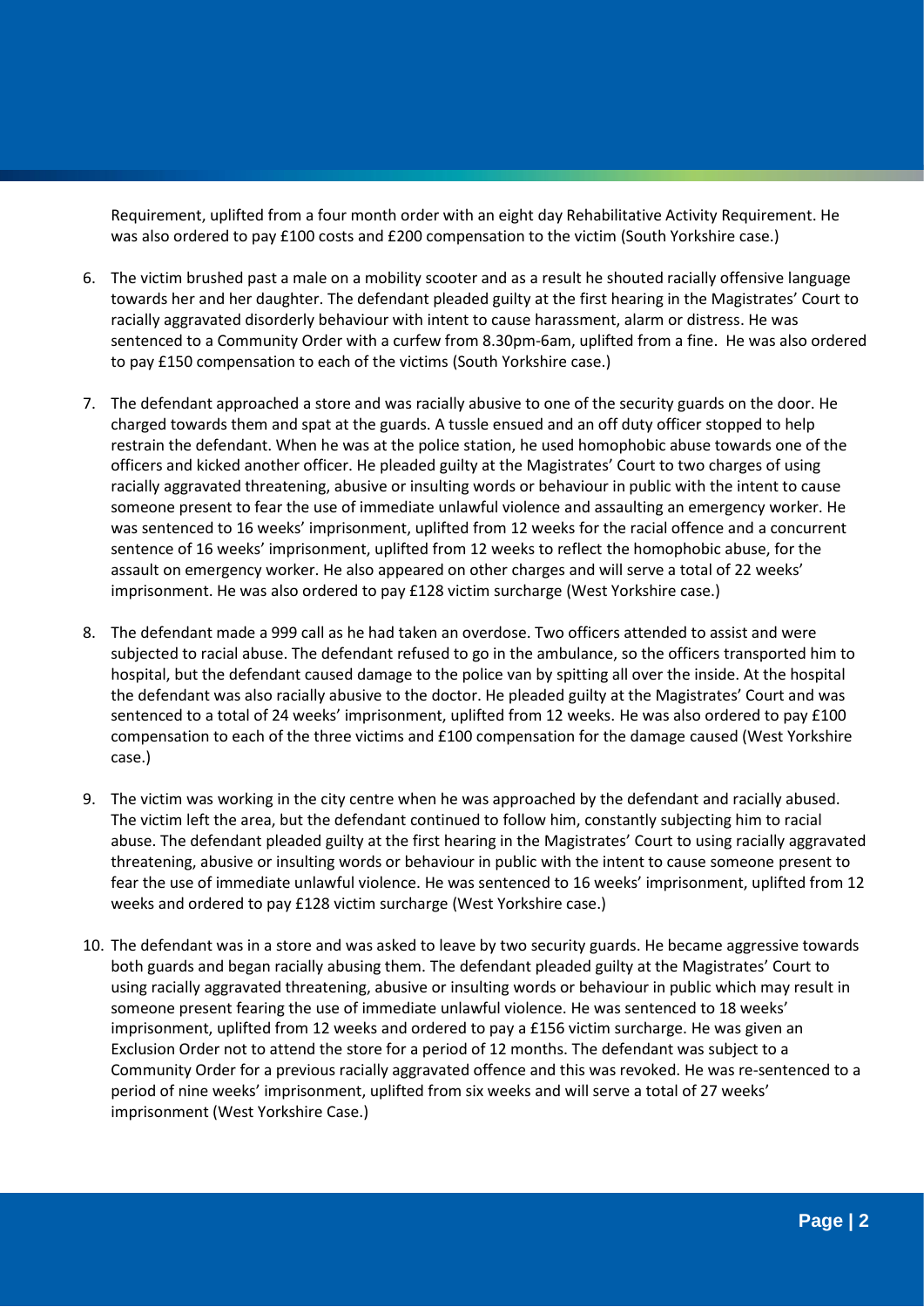- 11. The defendant was barred from entering a store, but he continued to attend, causing a nuisance and using racially abusive language towards the store's owners. He pleaded guilty on the day of the trial at the Magistrates' Court to two charges of behaving in a racially aggravated way that someone present may be caused harassment, alarm or distress by that behaviour and harassment without violence. He was sentenced to 24 weeks' imprisonment, uplifted from 12 weeks, for both racially aggravated offences, to be served concurrently. He will serve a total of 24 weeks' imprisonment. He was also given a Restraining Order for five years not to contact the victims or enter the store (Humberside case.)
- 12. The defendant entered a store and was racially abusive and aggressive towards the owners. During the altercation, a victim was assaulted. The defendant pleaded guilty at the Magistrates' Court on the day of the trial to racially aggravated common assault and using racially aggravated threatening, abusive or insulting words or behaviour in public with the intent to cause someone present to fear the use of immediate unlawful violence. He was sentenced to eight weeks' imprisonment, suspended for 12 months, uplifted from a Community Order. He was also ordered to pay £100 compensation to each of the victims and £85 Court costs (Humberside case.)
- 13. The defendant was banned from entering a shopping centre but went in and was challenged by the security guards. He was aggressive towards the guards and used racially offensive language. He left the centre but returned and punched one of the guards. He pleaded guilty at the Magistrates' Court on the day of the trial to using racially aggravated threatening, abusive or insulting words or behaviour in public which may result in someone present fearing the use of immediate unlawful violence, common assault and theft. He was sentenced to 24 weeks' imprisonment, uplifted from 12 weeks and suspended for 24 months and a 20 day Rehabilitative Activity Requirement. He was also ordered to pay a £128 victim surcharge (Humberside case.)
- 14. A group of people were talking outside a club, when one of them began making racist comments towards the female victim. The abuse turned into violence and another female tried to stop him and was thrown to the ground. The defendant then picked up chairs and threw them around and damaged a window. The defendant pleaded guilty at the first hearing in the Magistrates' Court to racially aggravated common assault, two charges of common assault and criminal damage. He was sentenced to 18 weeks' imprisonment, uplifted from 12 weeks and ordered to pay £200 compensation to the victim of the racially aggravated charge, uplifted from £150. He was also ordered to pay £100 compensation to the other victim and was excluded from the club for a period of two years (North Yorkshire case.)
- 15. The defendant entered a takeaway and used racially abusive language towards the staff. He was arrested and found to be in possession of drugs. He pleaded guilty at the first hearing in the Magistrates' Court to racially aggravated threatening, abusive or insulting words or behaviour in public with the intent to cause someone present to fear the use of immediate unlawful violence, using racially aggravated threatening, abusive or insulting words or behaviour in public which may result in someone present fearing the use of immediate unlawful violence and possession of a Class C drug. He was sentenced to 16 weeks' imprisonment, uplifted from 12 weeks and ordered to pay £100 compensation (North Yorkshire case.)
- 16. The defendant subjected his partner to a domestic assault and used racist language towards her during the assault. He appeared at the Crown Court and was found guilty after trial of racially aggravated assault occasioning actual bodily harm, two charges of causing grievous bodily harm and controlling and coercive behaviour. He was sentenced to five years and eight months' imprisonment, uplifted from five years and six months (South Yorkshire case.)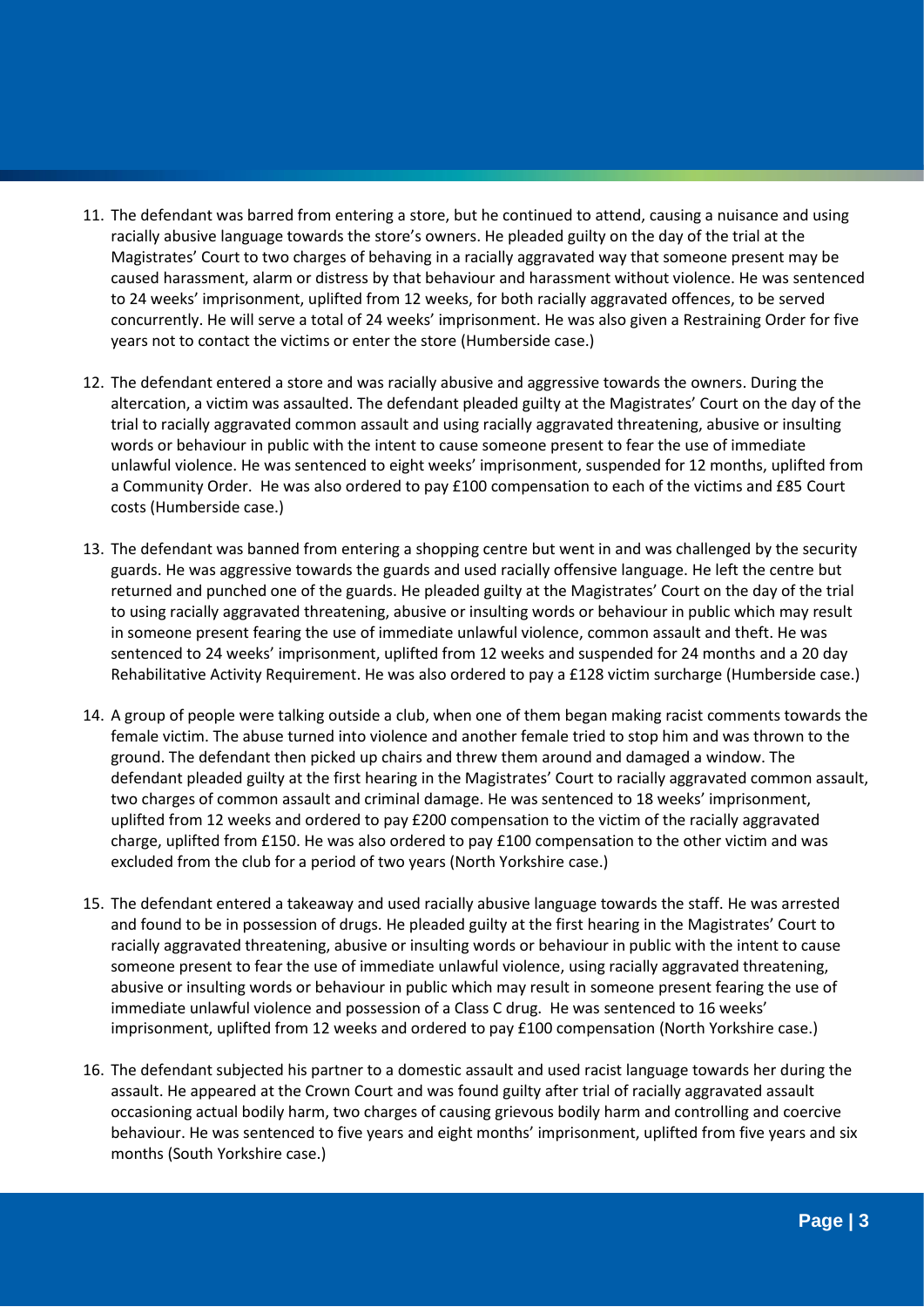- 17. The defendant was being conveyed to hospital and sexually assaulted the paramedic. Police attended and the defendant assaulted one of the officers, he was taken to the police station and he used racially offensive language towards one of the officers on duty. The defendant pleaded guilty at the first hearing in the Magistrates' Court to sexual assault of a female, using racially aggravated threatening, abusive or insulting words or behaviour in public with the intent to cause someone present to fear the use of immediate unlawful violence and common assault of an emergency worker. He was sentenced to 16 weeks' imprisonment for the sexual assault, eight weeks' imprisonment uplifted from two weeks for the racially aggravated charge and eight weeks' imprisonment for the assault, to be served consecutively. He was also given a further 12 weeks' imprisonment for a suspended sentence order and will serve a total of 44 weeks' imprisonment. He was also ordered to pay a total of £400 compensation to the victims (South Yorkshire case.)
- 18. The defendant entered a store and was racially abusive and aggressive to the owner. Customers intervened so the defendant left the store, returning a short time later with a metal bat. He used further racial abuse and then assaulted the owner and another customer before being chased out of the store. He pleaded guilty at the first hearing in the Crown Court to two charges of racially aggravated common assault, having an offensive weapon and behaving in such a way that someone present at the scene might fear for their personal safety. He was sentenced to nine months' imprisonment, uplifted from three months (West Yorkshire case.)
- 19. The defendant and the victim had an altercation over a driving incident and the defendant used racial abuse towards the victim and assaulted him. The defendant pleaded guilty at the first hearing in the Magistrates' Court to racially aggravated common assault. He was sentenced to 12 weeks' imprisonment suspended for 12 months, uplifted from six weeks, 100 hours' unpaid work, uplifted from 50 hours and a five day Rehabilitative Activity Requirement. He was also ordered to pay £200 compensation and £85 Court costs (Humberside case.)
- 20. The defendant entered a shop and was asked to leave as he had previously been banned. He used racially abusive language towards the staff member. He left and tried to enter a second shop which he was also banned from. When asked to leave he used racially abusive language and hand gestures towards the staff member. He pleaded guilty at the first hearing in the Magistrates' Court to two charges of using racially aggravated threatening, abusive or insulting words or behaviour in public with the intent to cause someone present to fear the use of immediate unlawful violence. He was sentenced to six weeks' imprisonment foe each charge suspended for 12 months, uplifted from a Community Order. He was also given a 12 day Rehabilitative Activity Requirement and ordered to pay both victims £100 compensation (Humberside case.)
- 21. The defendant approached the victim in the street and was racially abusive towards her and spat on her. On another occasion he was racially abusive towards a security guard working in a local store. He pleaded guilty at the first hearing in the Magistrates' Court to racially aggravated common assault and behaving in public in a racially aggravated way that someone present may be caused harassment, alarm or distress. He was sentenced to 18 weeks' imprisonment suspended for 18 months, uplifted from 12 weeks and given a six month Drug Testing and Rehabilitation Requirement Order with a 25 day Rehabilitative Activity Requirement. He was also ordered to pay a £128 victim surcharge (South Yorkshire case.)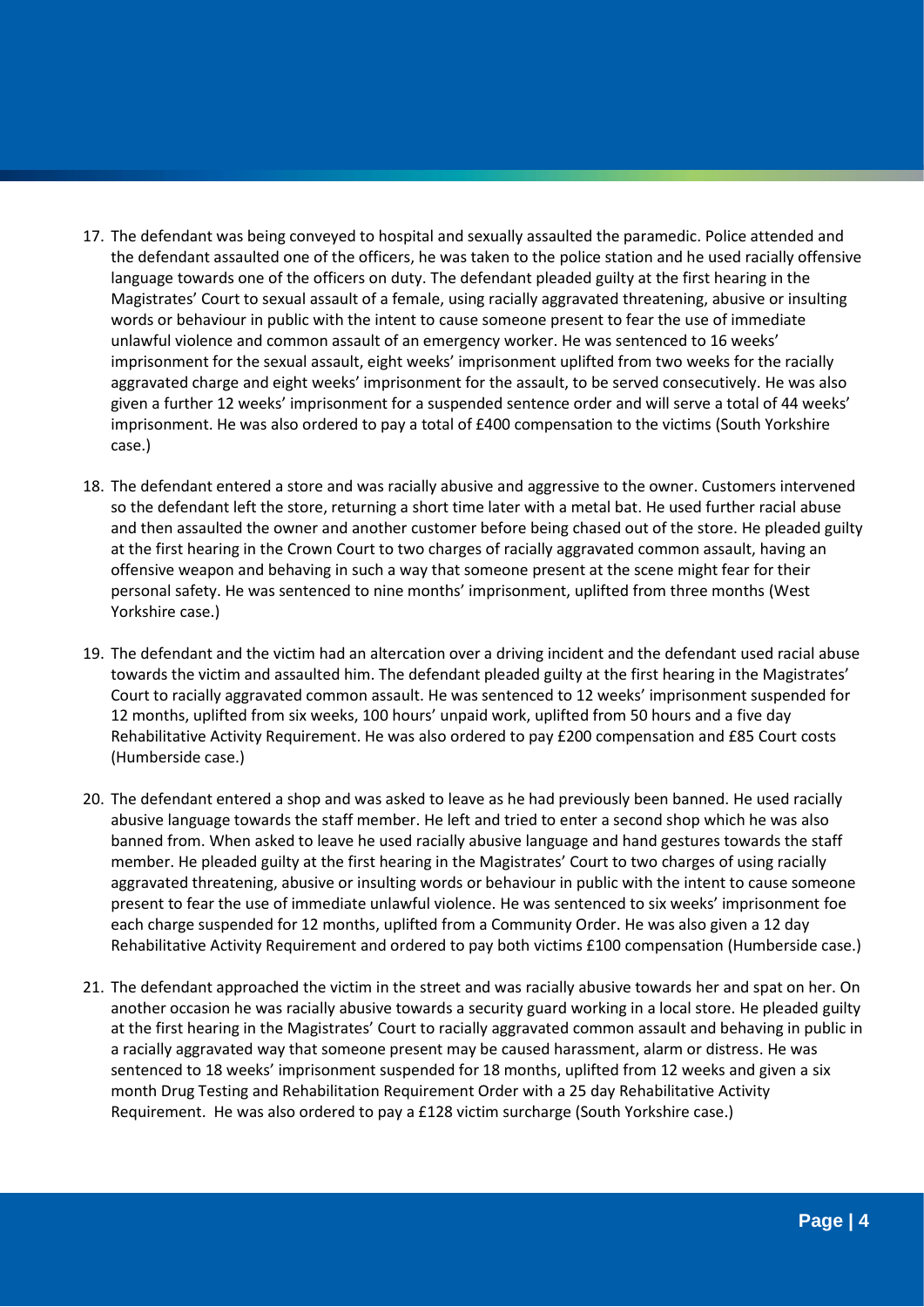- 22. The defendant assaulted his carers and used racially abusive language towards them. He pleaded guilty at the first hearing in the Magistrates' Court to three charges of using racially aggravated threatening, abusive or insulting words or behaviour in public with the intent to cause someone present to fear the use of immediate unlawful violence and two charges of common assault. He was sentenced to a 12 month Youth Referral Order, uplifted from 9 months, with 12 months' supervision (West Yorkshire case.)
- 23. The defendant was stopped by a security guard from taking items out of a store. She assaulted the guard and used racially abusive language towards him. When other staff members attended to help the guard, the defendant coughed on them and told them she had Covid. She pleaded guilty at the Magistrates' Court to racially aggravated common assault, two charges of common assault and three charges of theft. She was sentenced to 12 weeks' imprisonment, uplifted from 10 weeks for the racially aggravated charge, and was sentenced to a total of 30 weeks' imprisonment. She was also ordered to pay a £128 victim surcharge (West Yorkshire case.)
- 24. The defendant was arguing with his former partner and a neighbour came round to assist her. The defendant assaulted the neighbour and used racially offensive language towards him. Police attended and arrested the defendant and they were also assaulted, and racial and homophobic language was used towards them. The defendant pleaded guilty at the first hearing in the Magistrates' Court to racially aggravated common assault, three charges of assaulting an emergency worker, using racially aggravated threatening, abusive or insulting words or behaviour in public with the intent to cause someone present to fear the use of immediate unlawful violence and using threatening, abusive or insulting words or behaviour in public with the intent to cause someone present to fear the use of immediate unlawful violence. He was sentenced to 12 weeks' imprisonment, uplifted from eight weeks for the racially aggravated common assault. For the racially aggravated and homophobic abuse of the police officers he was sentenced to 6 weeks' imprisonment, uplifted from four weeks for each offence. The defendant will serve a total of 32 weeks' imprisonment and was ordered to pay a £128 victim surcharge (West Yorkshire case.)
- 25. The victim was standing at a bus stop when the defendant made racist and homophobic comments to him. The defendant pleaded guilty at the first hearing at the Magistrates' Court to using racially aggravated threatening, abusive or insulting words or behaviour in public with the intent to cause someone present to fear the use of immediate unlawful violence. He was sentenced to 24 weeks' imprisonment, uplifted from 18 weeks and suspended for 18 months. He was also ordered to pay a £128 victim surcharge and £85 Court costs (North Yorkshire case.)

## **Homophobic hate crime cases:**

1. The defendant was caught shoplifting and when challenged by staff she made homophobic comments towards the store manager and racially abusive comments towards the security guard. She pleaded guilty at the first hearing in the Magistrates' Court to theft, using threatening, abusive or insulting words or behaviour in public with the intent to cause someone present to fear the use of immediate unlawful violence and using racially aggravated threatening, abusive or insulting words or behaviour in public with the intent to cause someone present to fear the use of immediate unlawful violence. The defendant was sentenced to eight weeks' imprisonment, uplifted from six weeks, for the homophobic offence and eight weeks' imprisonment, uplifted from six weeks for the racial offence. She was sentenced for further offences and will serve a total of 11 weeks' imprisonment and was ordered to pay a £128 victim surcharge (South Yorkshire case.)